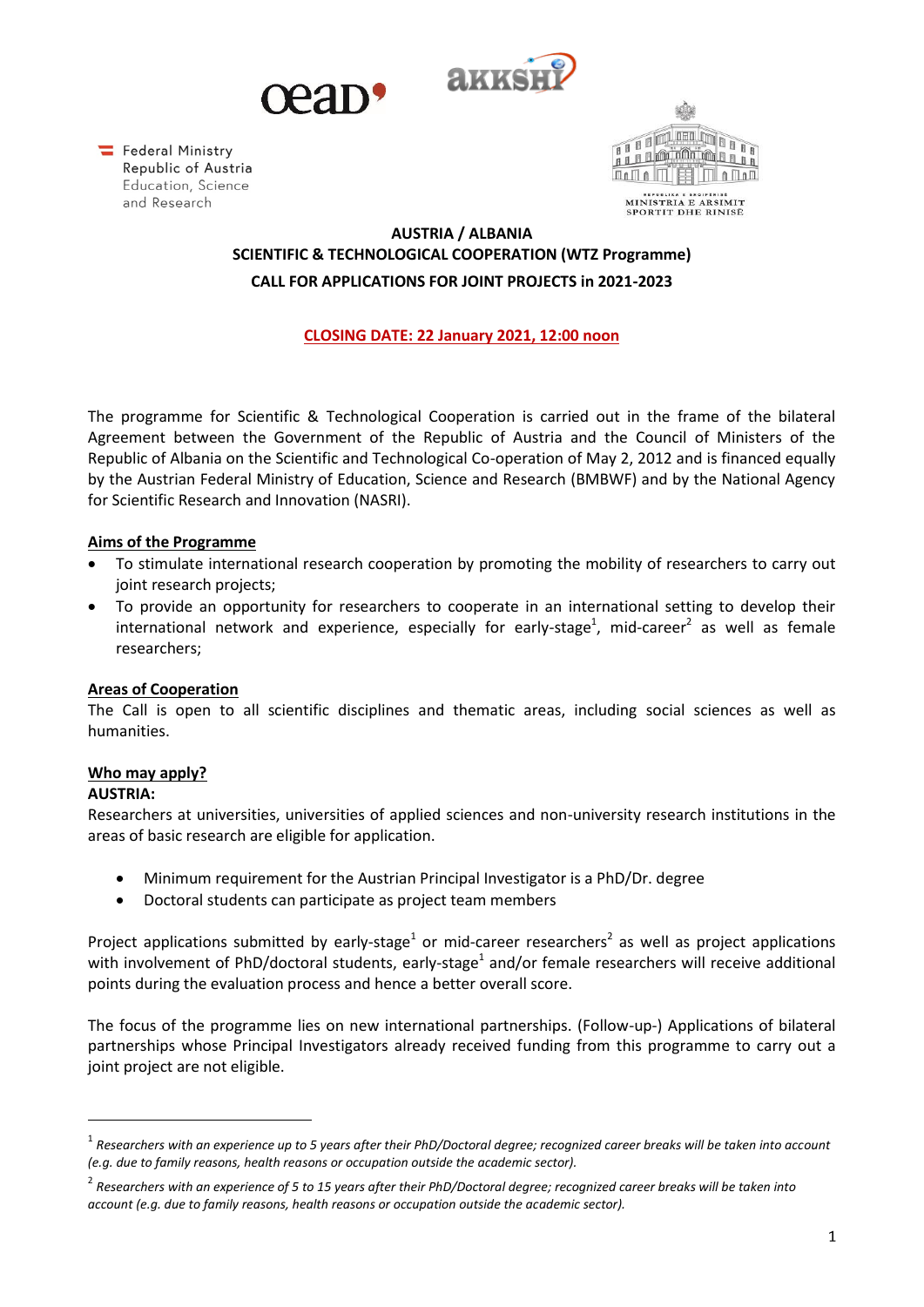### **ALBANIA:**

The researchers from Albania participating in this Programme, should be Researchers that are part of a research institution; early-stage or mid-career researchers as well as project proposals with involvement of PhD/doctoral students, early stage and/or female researchers. All of the researchers should find ground of support based on the Law for Higher Education and Scientific Research in the Albanian Republic, No. 80/2015, specifically Article 24; 26; 93; 95.

Criteria which have to be fulfilled for application in this Programme are new international partnerships. Follow-up proposals with the same research partners will not be eligible for funding if they have already been funded under this programme.

#### **How do I apply?**

It is up to the applicants to find suitable partners in the respective country. **Applications must be submitted both in Austria to OeAD and in Albania to the National Agency for Scientific Research and Innovation (NASRI)**. Applications which have not been received in time in both countries are not eligible for funding. The call process is highly competitive therefore application does not guarantee funding.

#### **AUSTRIA:**

The entire application for the research project must be submitted in English online at [*[web-link](https://asp.sop.co.at/oead/antrag?call=AL2021)*]. The application must include the following documents (**in PDF format**):

- Brief academic CV for each **Austrian** project member
- List of relevant publications of the last 2 years on the **Austrian** side
- Project description including methodology (about 3 to 5 A4 pages)
- Brief description of the partner institutions
- Brief description of the project tasks of **ALL** project members (Austrian and Albanian)
- Further cooperation perspective

#### **ALBANIA:**

The entire application for the research project must be submitted in Albanian and in English and will have to be submitted in hardcopy in the premises of The National Agency for Scientific Research and Innovation. Address: Str. Papa Gjon Pali i II, No. 3, Tiranë 10101, ALBANIA.

#### **Which activities may I apply for?**

The purpose of this call is to support the mobility of researchers between the participating countries to carry out joint research projects. In this regard, funding will be provided for visits and the exchange of researchers conducting joint research.

#### **Research stays in both countries are obligatory.**

The sending side will cover the travel expenses as well as the accommodation costs of its own researchers.

In **Austria** up to EUR 2,000.- per project of the granted funding may be applied for project-related material costs. Only project-specific material costs will be reimbursed, that are essential to carry out the research project and that go beyond the resources made available from the research institution's infrastructure. Infrastructure or basic equipment of research institutions cannot be funded.

#### **Funding Modalities**

Collaborative research projects will be supported for a period of two years from 1 July 2021 to 30 June 2023. Funding will be provided for activities within the scope of these guidelines only.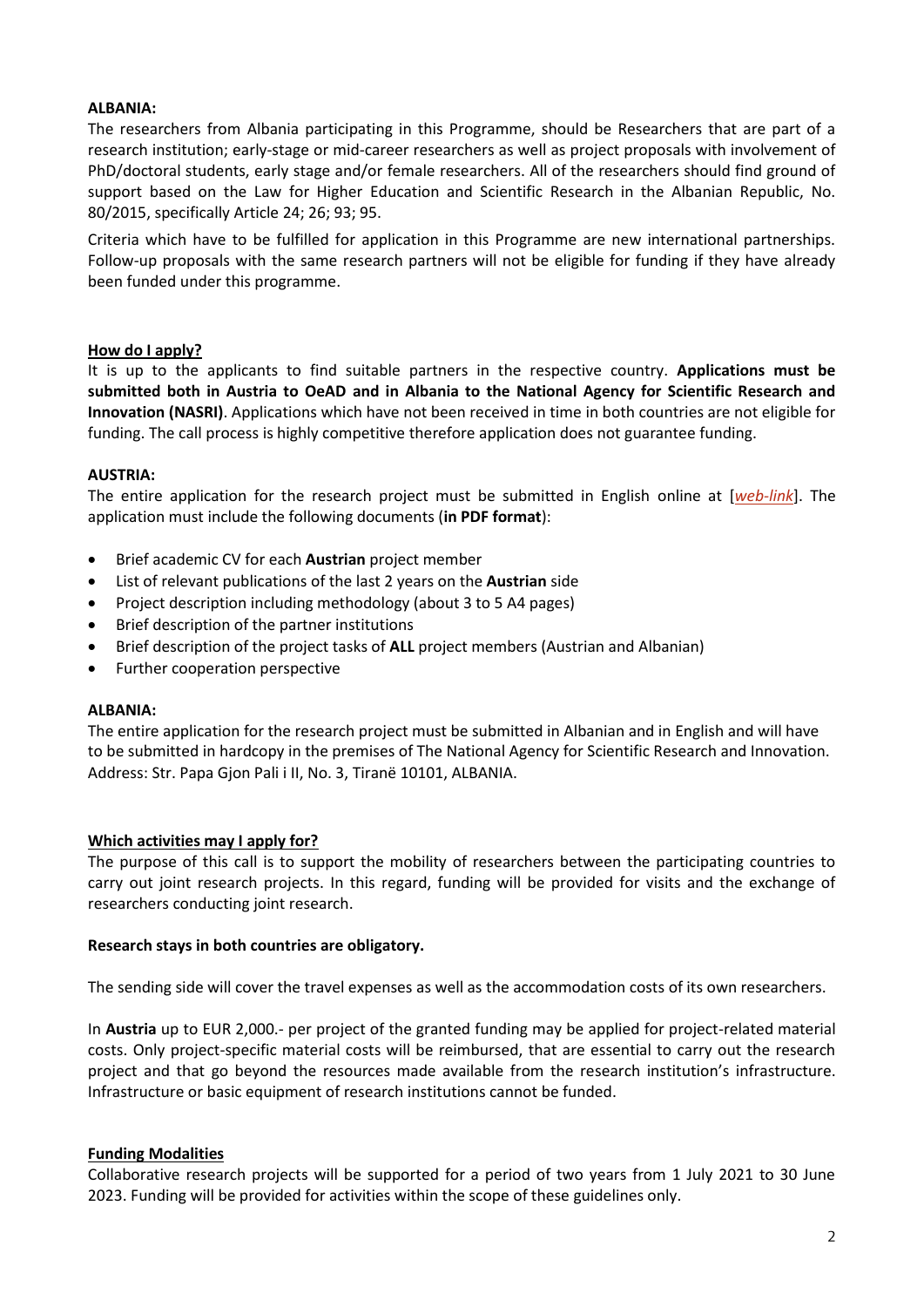### **AUSTRIA:**

Maximum funding: **EUR 9,000.-** per project

Eligible Costs:

- o Travel expenses: Travel costs (economy class) will be reimbursed for Austrian researchers travelling to Albania based on submitted invoices.<sup>3</sup>
- o Accommodation expenses:
	- **EUR 100.- per working day** for Austrian **researchers** travelling to Albania **for up to 14 days** OR **EUR 1,400.- per month** for long-term visits **between 14 days and 3 months** maximum.
	- **EUR 100.- per working day** for Austrian **doctoral students** travelling to Albania **for up to 12 days** OR **EUR 1,250.- per month** for long-term visits **between 12 days and 3 months** maximum.
- o Project related material costs: **max. EUR 2000**.- per project as part of the granted maximum budget based on submitted invoices.

### **ALBANIA:**

The total sum of **EUR 8,000.-** per project (**EUR 4,000.-** per project per year) can be applied for. The funds can be calculated as follows:

- Travel expenses: Per each trip of Albanian researchers travelling to Austria the travel tickets will be acquired case by case, respecting the national rules and regulations of public procurement.
- Accommodation expenses: **For** Albanian researchers/scientists/students/graduates/experts travelling to Austria, NASRI will pay a daily allowance and the accommodation costs of persons sent according to national financial rules.

# *Please note:*

- Should you be successful you will be funded only for the activities within the scope of the guidelines
- Scientific and financial reporting on the project is **OBLIGATORY**
- Research stays in both countries are **OBLIGATORY**

### **How are applications evaluated?**

In **Austria** eligible project applications will be evaluated by recognized experts in the various fields of research represented by the applications received. Evaluation criteria:

- Scientific quality of the intended research project incl.
	- o Feasibility of the joint research plan
	- o Adequacy of the scientific method
	- o Competence and expertise of the scientists/research teams involved (max. 25 points)
- Plausibility of the described further cooperation perspective entity and max. 15 points)
- Project applications submitted by early-stage or mid-career researchers (10 points) OR project applications with the involvement of doctoral students, early-stage (5 points) or female researchers (5 points) will receive up to 10 points additionally.

(max. 10 points)

Maximum score: 50 points

<sup>&</sup>lt;sup>3</sup> For travels up to seven hours bus and train shall be used. Travel by private car will be reimbursement with the value of a second class train ticket (proof of ticket price required).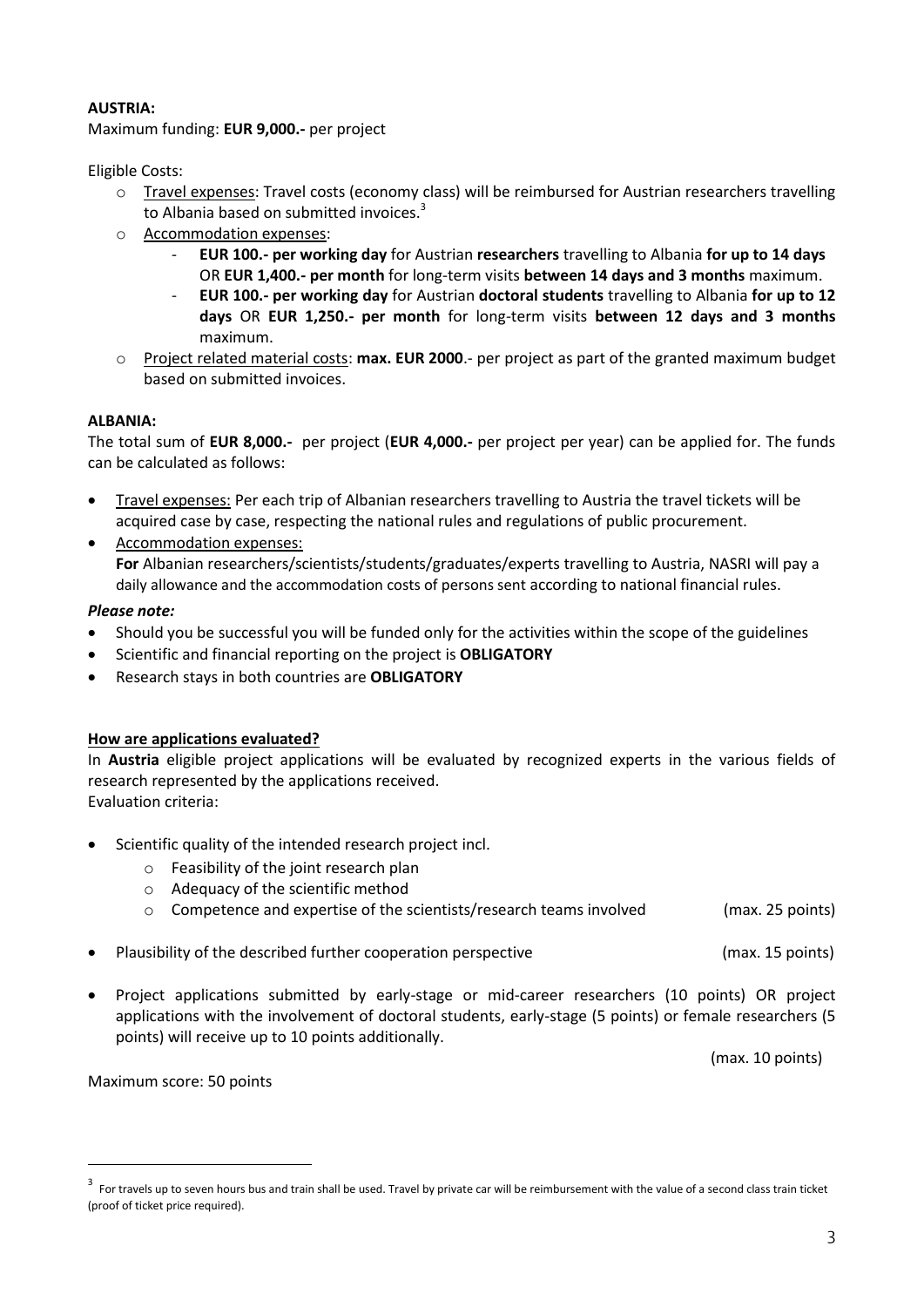### **ALBANIA:**

- The importance and scientific value. (max. 32 points)
- The stand of the scientific proposition of the project (max. 15)
- The value of the project in terms of originality; innovation and application on both countries (max. 14)
- Methodology (max. 10)
- Planning and feasibility (max. 4)
- $\bullet$  Budgeting (max. 9)
- Experience and staff specialization in the research field of interest (max. 10)
- The evaluation of the documents requested for application (max. 6)

Based on the results of national evaluations carried out in parallel in Austria and in Albania joint shortlist of evaluated project applications will be prepared by the OeAD and the National Agency for Scientific Research and Innovation (NASRI). The project selection will be carried out by the Austrian-Albanian Joint Committee on Scientific and Technological Cooperation.

The results of the project selection meeting will be announced presumably by June 2021.

### **Reporting and Publications**

Scientific and financial reporting on the project is obligatory.

- A brief project progress report has to be submitted after one year via the OeAD online tool. Its approval is the precondition for further funding.
- A final scientific and financial report has to be submitted no more than 3 months after the end of the project.
- The report has to mention outputs of the projects compared with the objectives and aims of the application.
- The final report must include a short, concise summary comprehensible to lay persons. The final report will be made available to researchers within OeAD's WTZ-funding programme in similar disciplines.

Joint publications by researchers have to mention the support from the Austrian Federal Ministry of Education, Science and Research and the National Agency for Scientific Research and Innovation (NASRI).

### **Intellectual property**

The project partners must take adequate steps to ensure protection and sharing of the intellectual property that could result from the joint projects.

#### **Closing date for applications**

Applications must be submitted by **22 January 2021 – 12:00 noon**. Applications received after this date are not eligible for funding.

Please note that the OeAD and the National Agency for Scientific Research and Innovation (NASRI) cannot be held responsible for applications that were not received. Principal Investigators have to ensure that their research partners submit their applications in time.